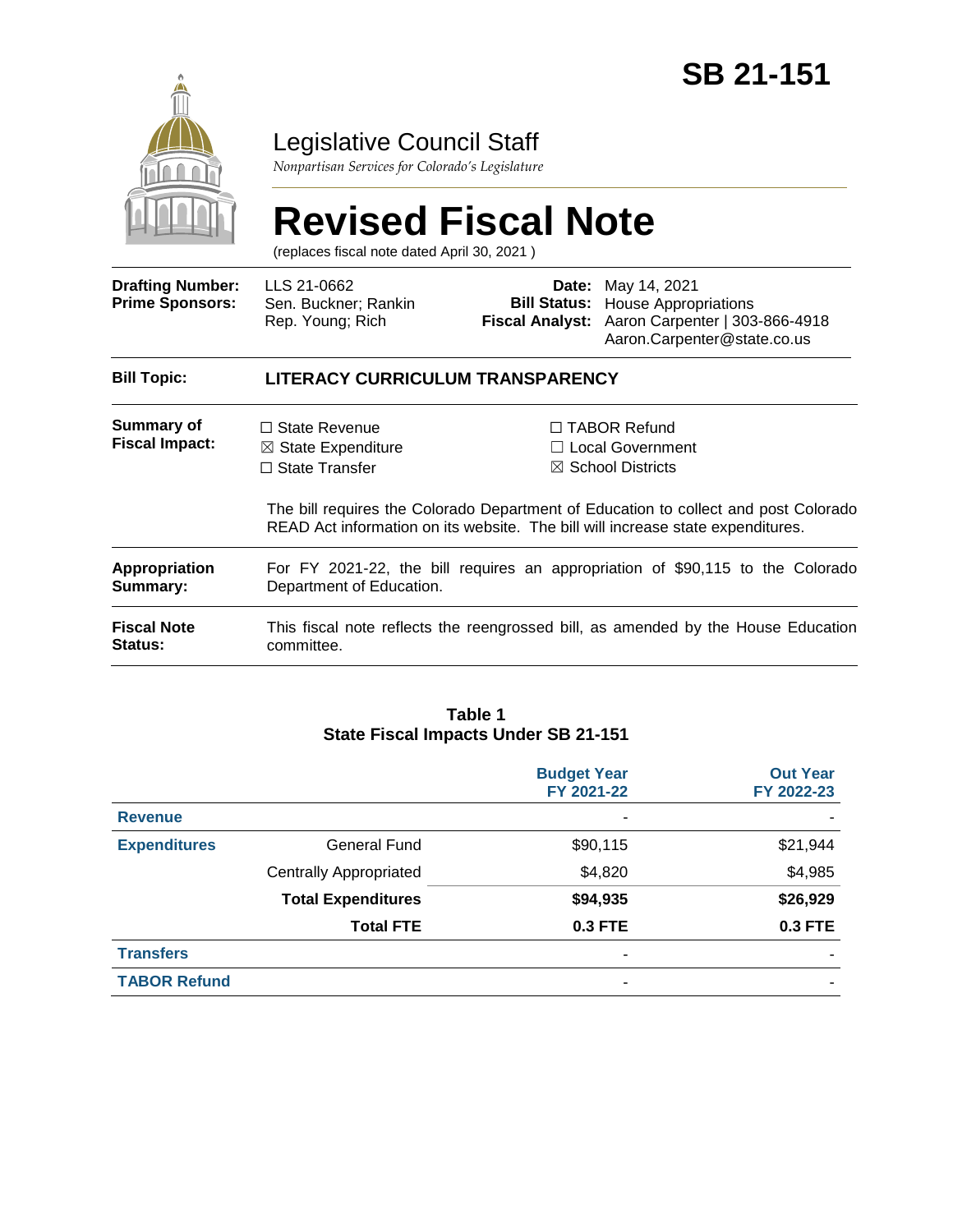## **Summary of Legislation**

The bill requires local education providers (LEPs) to submit certain information related to the Colorado READ Act, including curriculum, instructional programs, how early literacy funding is used, and the number of students who have literacy plans and who are no longer identified as having a significant reading deficiency. The Colorado Department of Education (CDE) must post the information on its website in a user-friendly format, and each LEP must provide a link to the CDE information on their website.

## **State Expenditures**

The bill will increase state expenditures in the CDE by \$94,934 and 0.3 FTE in FY 2021-22 and by \$26,929 and 0.3 FTE in FY 2022-23, as shown in Table 2 and described below.

|                                           |                   | FY 2021-22 | FY 2022-23 |
|-------------------------------------------|-------------------|------------|------------|
| <b>Department of Education</b>            |                   |            |            |
| <b>Personal Services</b>                  |                   | \$20,115   | \$21,944   |
| <b>Computer Programming</b>               |                   | \$70,000   |            |
| Centrally Appropriated Costs <sup>1</sup> |                   | \$4,820    | \$4,985    |
|                                           | <b>Total Cost</b> | \$94,935   | \$26,929   |
|                                           | <b>Total FTE</b>  | 0.3 FTE    | $0.3$ FTE  |

#### **Table 2 Expenditures Under SB 21-151**

<sup>1</sup> *Centrally appropriated costs are not included in the bill's appropriation.*

**Staffing costs.** The CDE will require 0.3 FTE starting in FY 2021-22 to develop a process for LEPs to submit data, create written guidance for LEPs, review submissions, upload data to the website, and to provide technical assistance. Costs in FY 2021-22 reflect the General Fund paydate shift.

**Reporting tool.** In FY 2021-22 only, expenditures in the CDE will increase by \$70,000 to modify the reporting system to include the components required by the bill. The fiscal note assumes that the development will take 560 hours at a rate of \$125 per hour.

## **School District**

The bill will increase workload for LEPs to provide requested information to the CDE and post a link to their website.

## **State Appropriations**

For FY 2021-22, the bill requires a General Fund appropriation of \$90,115 to the Colorado Department of Education, and 0.3 FTE.